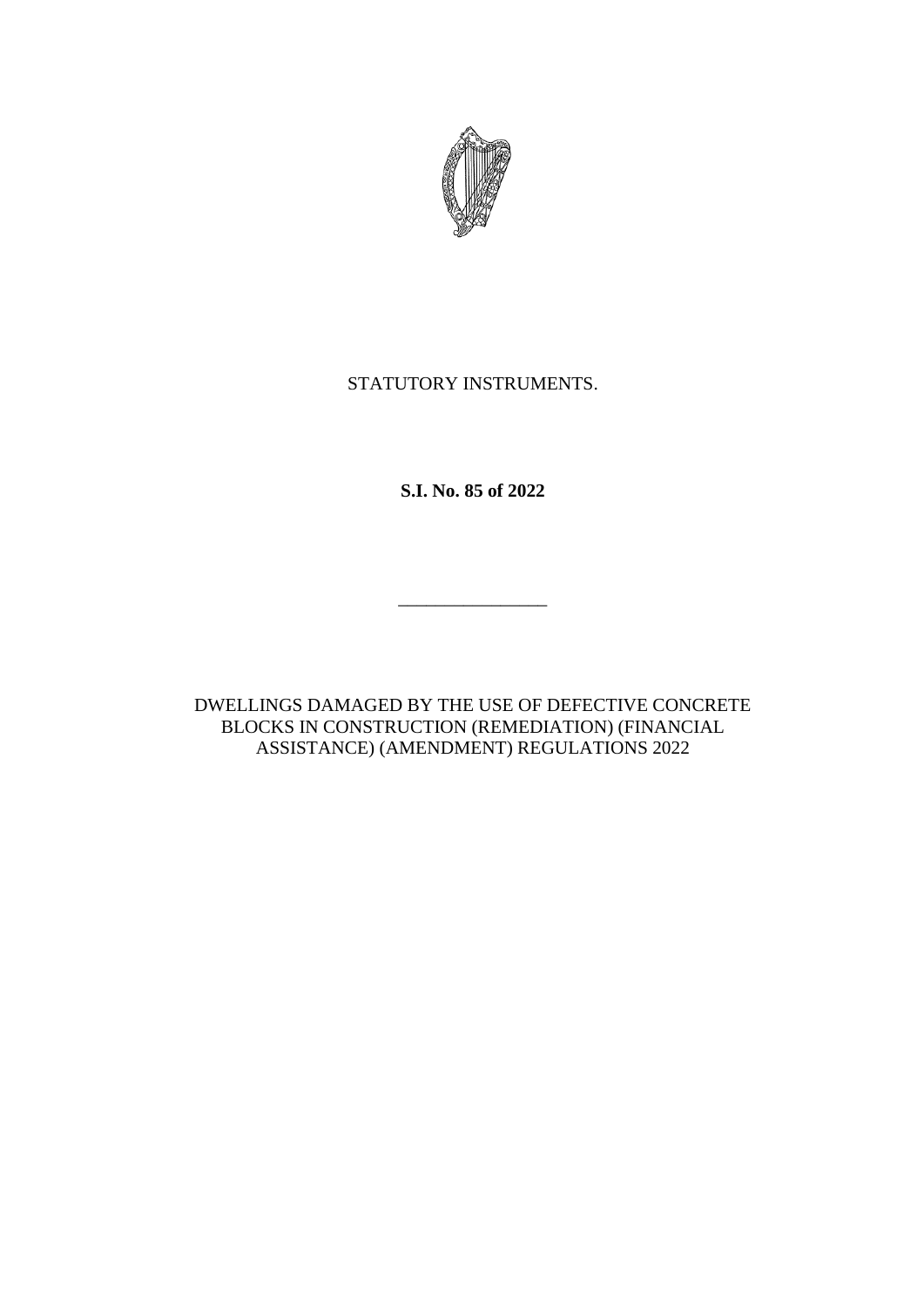### S.I. No. 85 of 2022

## DWELLINGS DAMAGED BY THE USE OF DEFECTIVE CONCRETE BLOCKS IN CONSTRUCTION (REMEDIATION) (FINANCIAL ASSISTANCE) (AMENDMENT) REGULATIONS 2022

I, DARRAGH O'BRIEN, Minister for Housing, Local Government and Heritage, in exercise of the functions conferred on me by section 5 of the Housing (Miscellaneous Provisions) Act 1979 (No. 27 of 1979) (amended by Article 3 of the Finance (Transfer of Departmental Administration and Ministerial Functions) Order 2015 (No. 318 of 2015) and adapted by the Housing, Planning and Local Government (Alteration of Name of Department and Title of Minister) Order 2020 (S.I. No. 408 of 2020)), with the consent of the Minister for Public Expenditure and Reform, hereby make the following regulations:

### **Citation**

1. These Regulations may be cited as the Dwellings Damaged by the Use of Defective Concrete Blocks in Construction (Remediation) (Financial Assistance) (Amendment) Regulations 2022.

### **Definition**

2. In these Regulations, "Principal Regulations" means the Dwellings Damaged by the Use of Defective Concrete Blocks in Construction (Remediation) (Financial Assistance) Regulations 2020 (S.I. No. 25 of 2020).

### **Amendment of Regulation 3 of Principal Regulations**

- 3. Regulation 3 of the Principal Regulations is amended by  $-$ 
	- (*a*) inserting the following definitions:

" 'building condition assessment report' means a report prepared by a competent engineer in accordance with I.S. 465:2018;

'essential immediate repair works' means works identified by a competent engineer in –

- (*a*) a building condition assessment report prepared pursuant to paragraph 5.2 of I.S. 465:2018, or
- (*b*) additional information supplied because of a change of circumstances,

that relate to the structural stability of any part of a home affected by defective concrete blocks that require necessary immediate action, and which may include such work carried out before the application for confirmation

*Notice of the making of this Statutory Instrument was published in "Iris Oifigiúil" of* 1*st March,* 2022*.*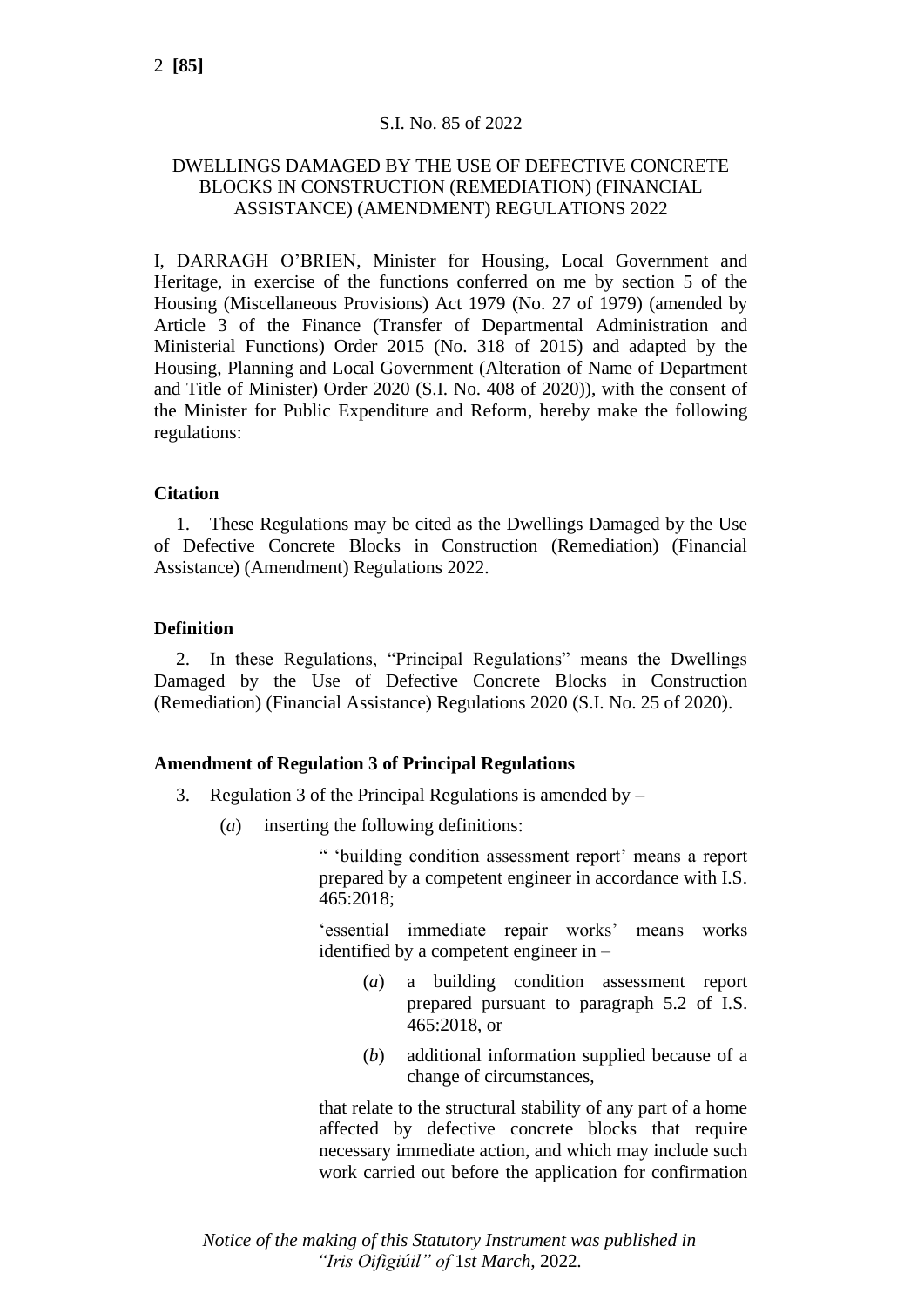for eligibility, where such application is made on, or after, 31 January 2020;", and

- (*b*) in the definition of "qualifying works" by  $-$ 
	- (i) in paragraph (c), by substituting "dwelling," for "dwelling, and",
	- (ii) in paragraph (d), by substituting "dwelling, and" for "dwelling,", and
	- (iii) by inserting after paragraph (d) the following paragraph:
		- "(*e*) essential immediate repair works,".

#### **Amendment of Regulation 7(a) of Principal Regulations**

4. Regulation 7(a) of the Principal Regulations is amended by substituting "engineer's report, remedial works plan or essential immediate repair works, that" for "engineer's report or a remedial works plan, that".

#### **Amendment of Regulation 8 of Principal Regulations**

- 5. Regulation 8 of the Principal Regulations is amended
	- (*a*) by substituting for paragraph (3) the following paragraph:

"(3) Without prejudice to Regulation  $10(1)$ , an applicant may, when applying for confirmation of eligibility and, in the case of a cost referred to in paragraph (b), at any point up to the date that the decision regarding confirmation of eligibility is made, seek payment towards –

- (*a*) the discharge of the fees connected with the provision of the engineer's report submitted to the relevant local authority in accordance with paragraph (2)(a), and
- (*b*) the cost of essential immediate repair works already completed.",
- (*b*) in paragraph (6), by substituting "any change of circumstances, including the need to carry out essential immediate repair works, that" for "any change of circumstances that", and
- (*c*) by substituting for paragraph (11) the following paragraphs:

"(11) Subject to Regulation 10(8), where an applicant has sought payment pursuant to paragraph (3)(a) towards the discharge of the fees connected with the provision of the engineer's report submitted to the relevant local authority in accordance with paragraph  $(2)(a)$ , the relevant local authority may in the case of an application for confirmation of eligibility received –

(*a*) before the date of the coming into operation of the Dwellings Damaged by the Use of Defective Concrete Blocks in Construction (Remediation)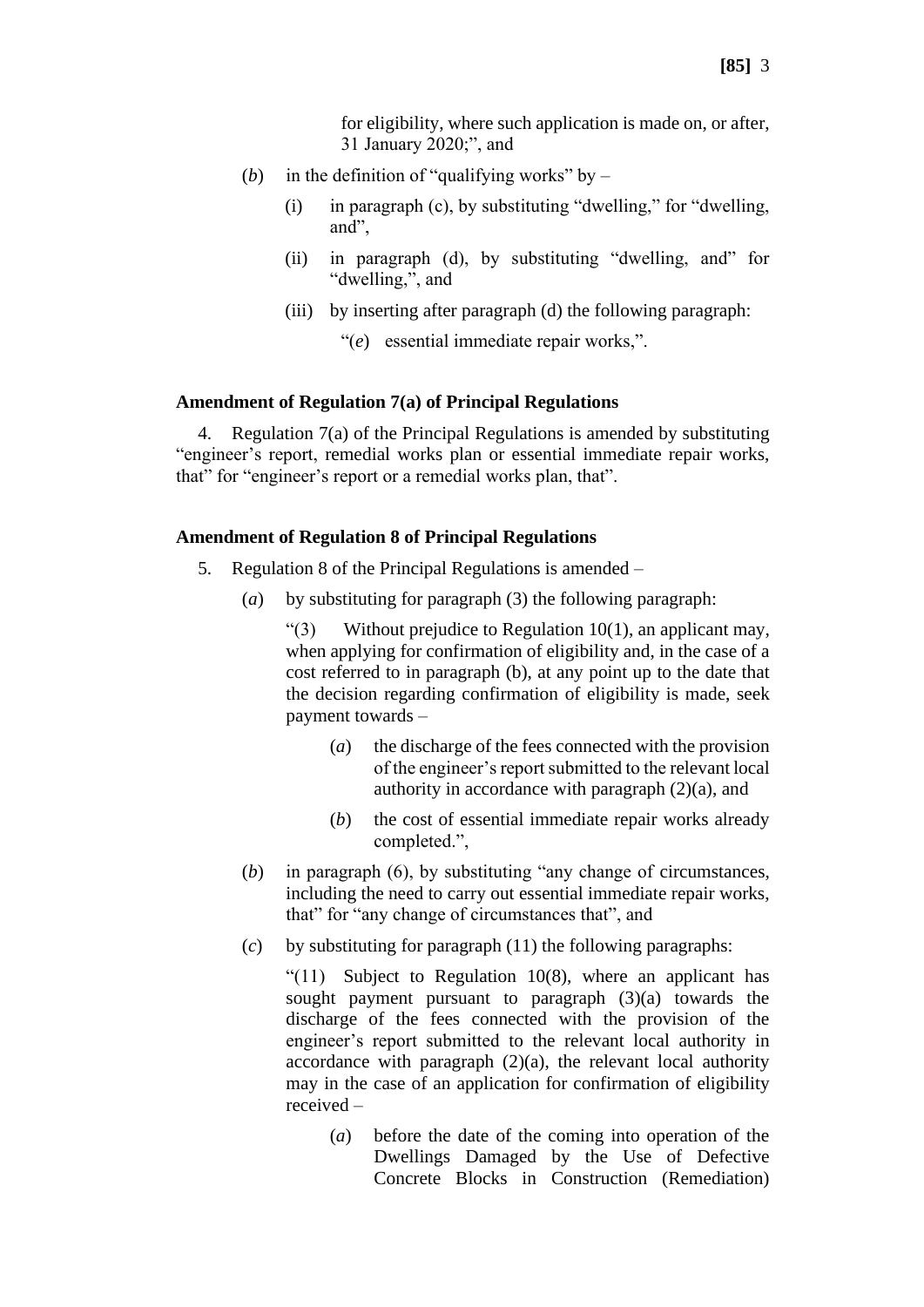(Financial Assistance) (Amendment) Regulations 2022, make arrangements for the payment to the applicant, as soon as reasonably practicable after receipt of the application for confirmation of eligibility, or

(*b*) on or after the date of the coming into operation of the Regulations mentioned in subparagraph (a), make arrangements for the payment to the applicant, as soon as reasonably practicable after the issue of the confirmation of eligibility, towards the discharge,

of 90% of the fees connected with the provision of the report set out in the invoice submitted to the local authority in accordance with paragraph (4), provided that such payment does not exceed €6,300.

(12) Subject to Regulation 10(8), where a relevant local authority issues confirmation of eligibility to an applicant in respect of a relevant dwelling and the applicant has sought payment pursuant to paragraph (3)(b) towards the cost of essential immediate repair works, the relevant local authority may make arrangements for the payment to the applicant, as soon as reasonably practicable after the issuing of the confirmation of eligibility, towards the discharge of 90% of the cost as set out in the invoice submitted to the local authority in accordance with paragraph (5), provided that such payment does not exceed €5,000.".

### **Insertion of Regulation 8A into Principal Regulations**

6. The Principal Regulations are amended by inserting after Regulation 8 the following Regulation:

### "**Evidence to support application for cost of immediate repair works**

"8A. Where an applicant seeks a payment for the cost of essential immediate repair works under these Regulations, he or she shall provide to the relevant local authority concerned the following:

- (*a*) a written statement from the contractor and the competent engineer concerned that the essential immediate repair works to the relevant dwelling concerned for which a payment is being sought have been completed to their satisfaction;
- (*b*) an invoice prepared by the contractor concerned, detailing in an itemised manner, the qualifying works carried out by the contractor and the cost of each element of such works, if any, in respect of which the scheme participant is seeking payment;
- (*c*) such information as the relevant local authority may require to verify that a tax clearance certificate has been issued to the contractor, engineer or applicant, as the case may be,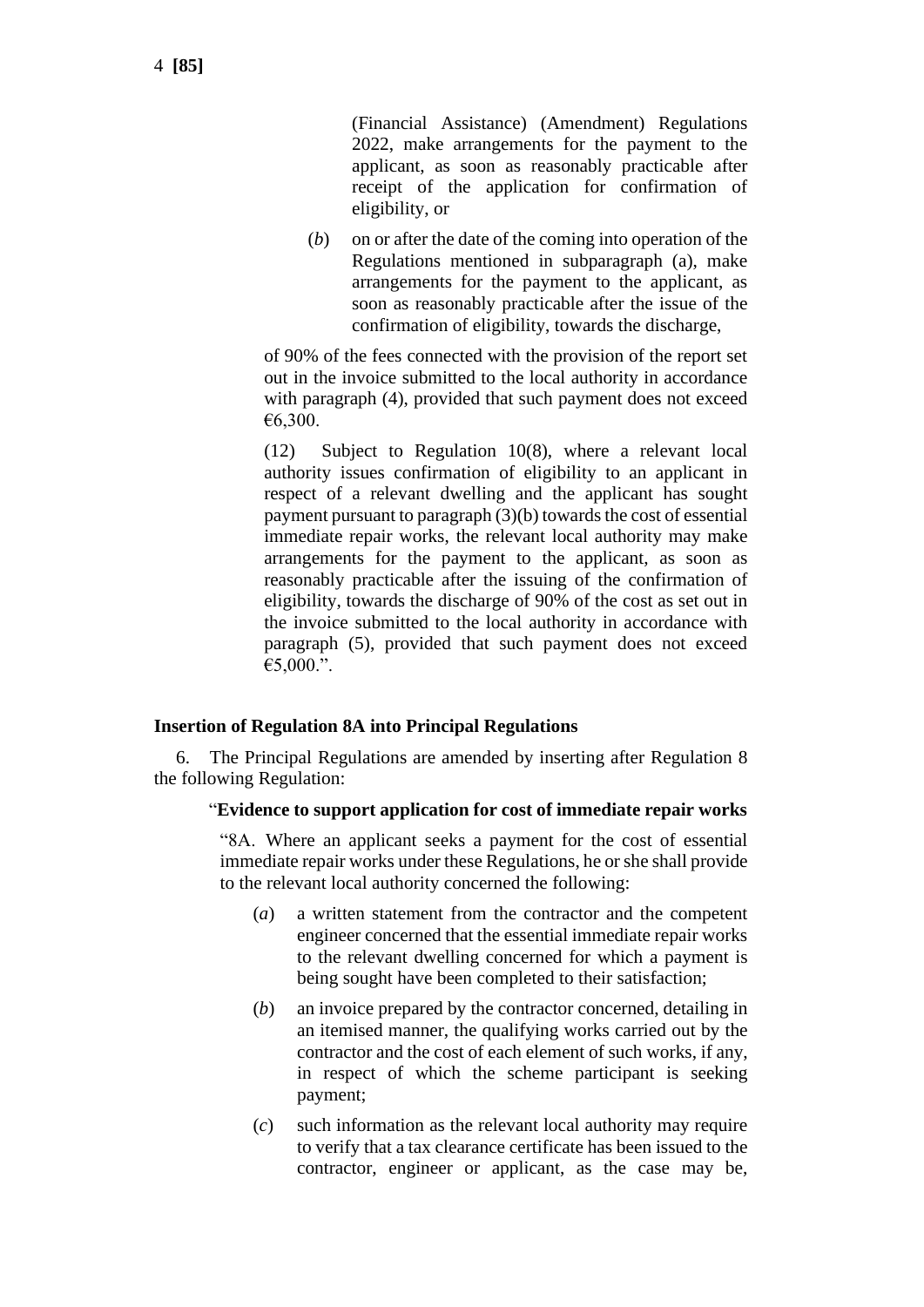concerned in accordance with section 1095 of the Taxes Consolidation Act 1997 and that such tax clearance certificate has not been rescinded under subsection (3A) of that section.".

#### **Amendment of Regulation 9 of Principal Regulations**

- 7. Regulation 9 of the Principal Regulations is amended
	- (*a*) in paragraph  $(2)$ 
		- (i) in subparagraph (a), by substituting "Regulation  $8(2)(a)$  and any information that may have been submitted in accordance with paragraph (5) or (6) of that Regulation relating to essential immediate repair works;" for "Regulation  $8(2)(a)$ ;", and
		- (ii) by inserting after subparagraph (j) the following subparagraph:
			- "(ja) where a payment has been made to the eligible applicant under Regulation 8(12) in respect of the cost of essential immediate repair works, written confirmation, in such form as the Minister may specify, of the amount of the payment;", and
	- (*b*) by inserting after paragraph (2) the following paragraph:

"(2A) Without prejudice to Regulation 10(1), an applicant may, when applying for confirmation of grant approval or at any point up to the date of a decision regarding that application for confirmation of grant approval, seek payment towards -

- (*a*) the discharge of the fees connected with the provision of the engineer's report submitted to the relevant local authority in accordance with paragraph (2)(a), and
- (*b*) the cost of essential immediate repair works already completed.",
- (*c*) in paragraph (5), by substituting "any change of circumstances, including the need to carry out essential immediate repair works, that" for "any change of circumstances that",
- (*d*) in paragraph (8)
	- (*a*) in subparagraph (b), by substituting "concerned," for "concerned, and".
	- (*b*) in subparagraph (c), by substituting "lesser, and" for "lesser.", and
	- (*c*) by inserting after subparagraph (c) the following subparagraph: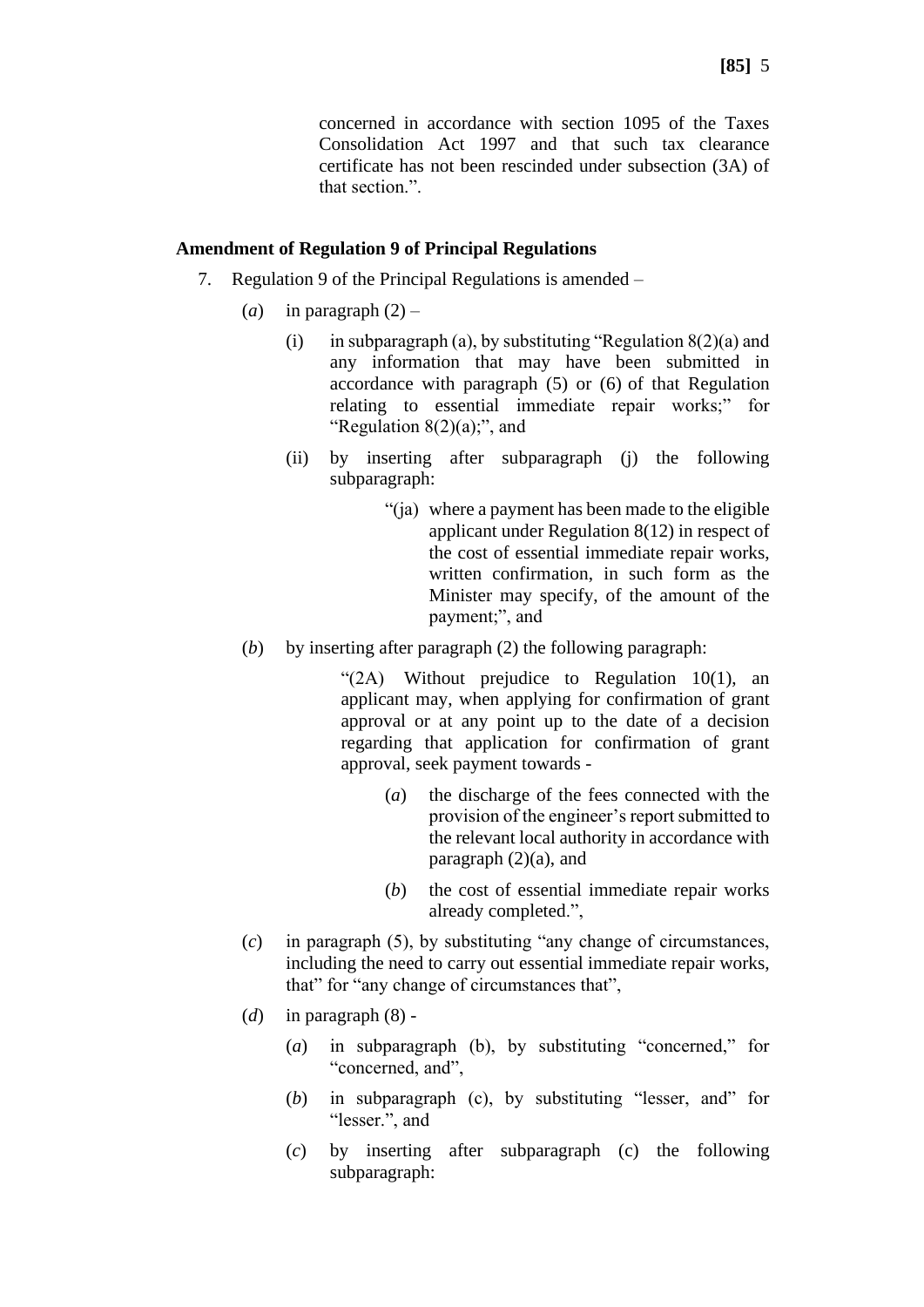- "(ca) where a payment has been made under Regulation 8(12) in respect of the cost of essential immediate repair works and paragraph (9) does not apply, set out the amount of the approved cost in respect of which the eligible applicant can seek payment under Regulation 10 being the amount of the approved cost less the amount of the fees connected with –
	- (i) the provision of the report set out in the invoice submitted to the local authority in accordance with Regulation 8(4)(a) or  $\epsilon$ 7,000, whichever is the lesser, and
	- (ii) the cost of essential immediate repair works set out in the invoices submitted to the local authority in accordance with Regulation 8(5) or  $\epsilon$ 5,555, whichever is the lesser.",
- (*e*) by inserting after paragraph (8) the following paragraph:

"(8A) Subject to Regulation 10(8), where a relevant local authority issues confirmation of grant approval to an applicant in respect of a relevant dwelling and the applicant has sought payment pursuant to paragraph (2A) towards the discharge of the fees connected with the cost of essential immediate repair works already completed, the relevant local authority may make arrangements for the payment, as soon as reasonably practicable after the issuing of the confirmation of grant approval, to the applicant towards the discharge of such fees of 90% of the fees connected with the provision of the cost of such works as are vouched in accordance with Regulation 8A, provided that such payment does not exceed a maximum of €5,000.", and

(*f*) in paragraph (9)(a), by substituting "lesser, less the cost of essential immediate repair works set out in the invoices submitted to the local authority in accordance with Regulation 8(5) or  $\epsilon$ 5,555, whichever is the lesser, and" for "lesser, and".

### **Amendment of Regulation 10 of Principal Regulations**

- 8. Regulation 10 of the Principal Regulations is amended
	- (*a*) in paragraph (2) by inserting after subparagraph (h) the following subparagraph:
		- "(ha) where a payment has been made to a scheme participant in accordance with –
			- (i) paragraph (12) of Regulation 8, or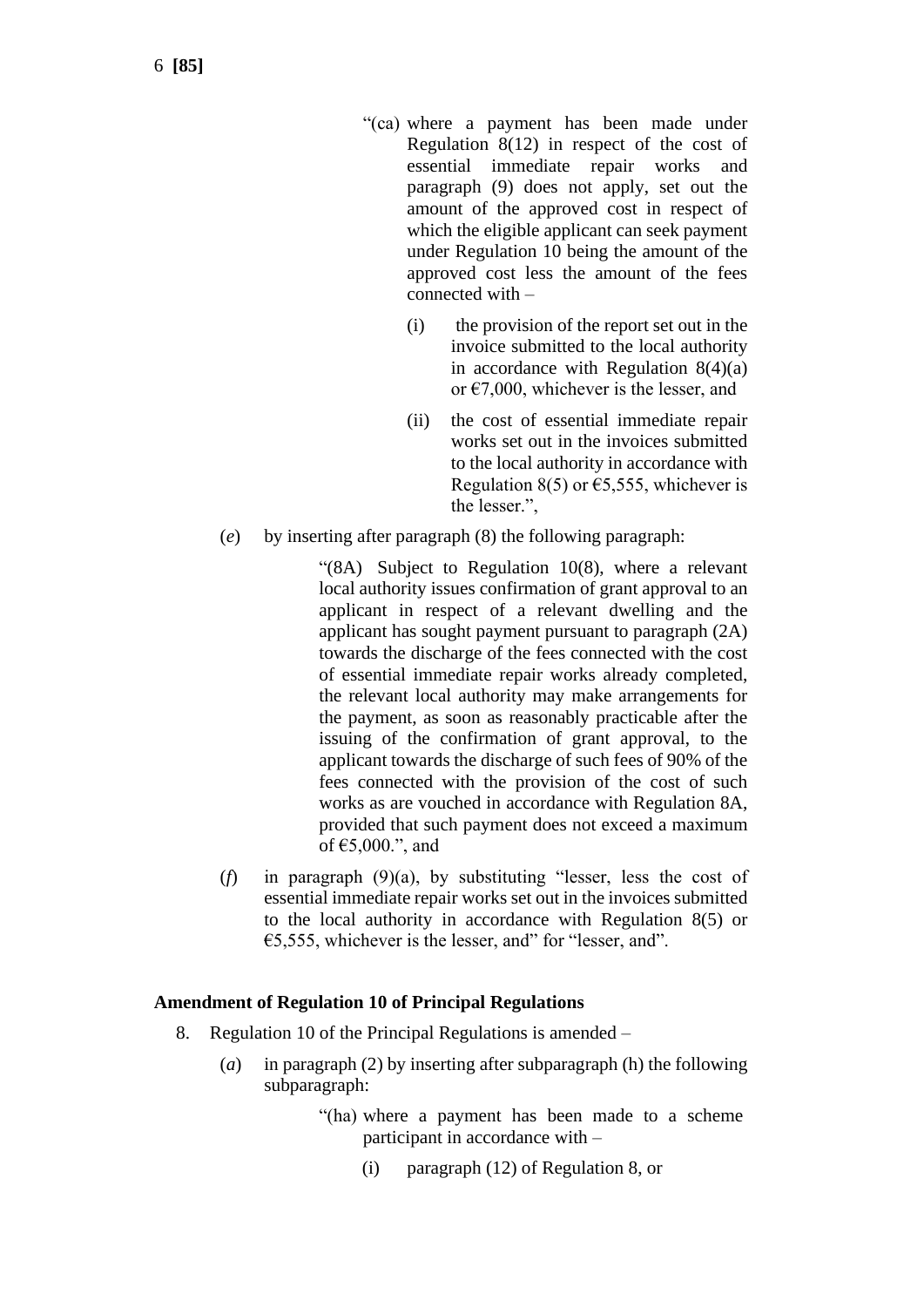(ii) paragraph (8A) of Regulation 9,

towards the discharge of the cost of essential immediate repair works submitted to the relevant local authority in accordance with paragraph (2) of Regulation 8 or 9, as the case may be, written confirmation, in such form as the Minister may specify, of the amount of the payment made;" and

(*b*) in paragraph (6)(d), by substituting "85%" for "75%"in both places where it occurs.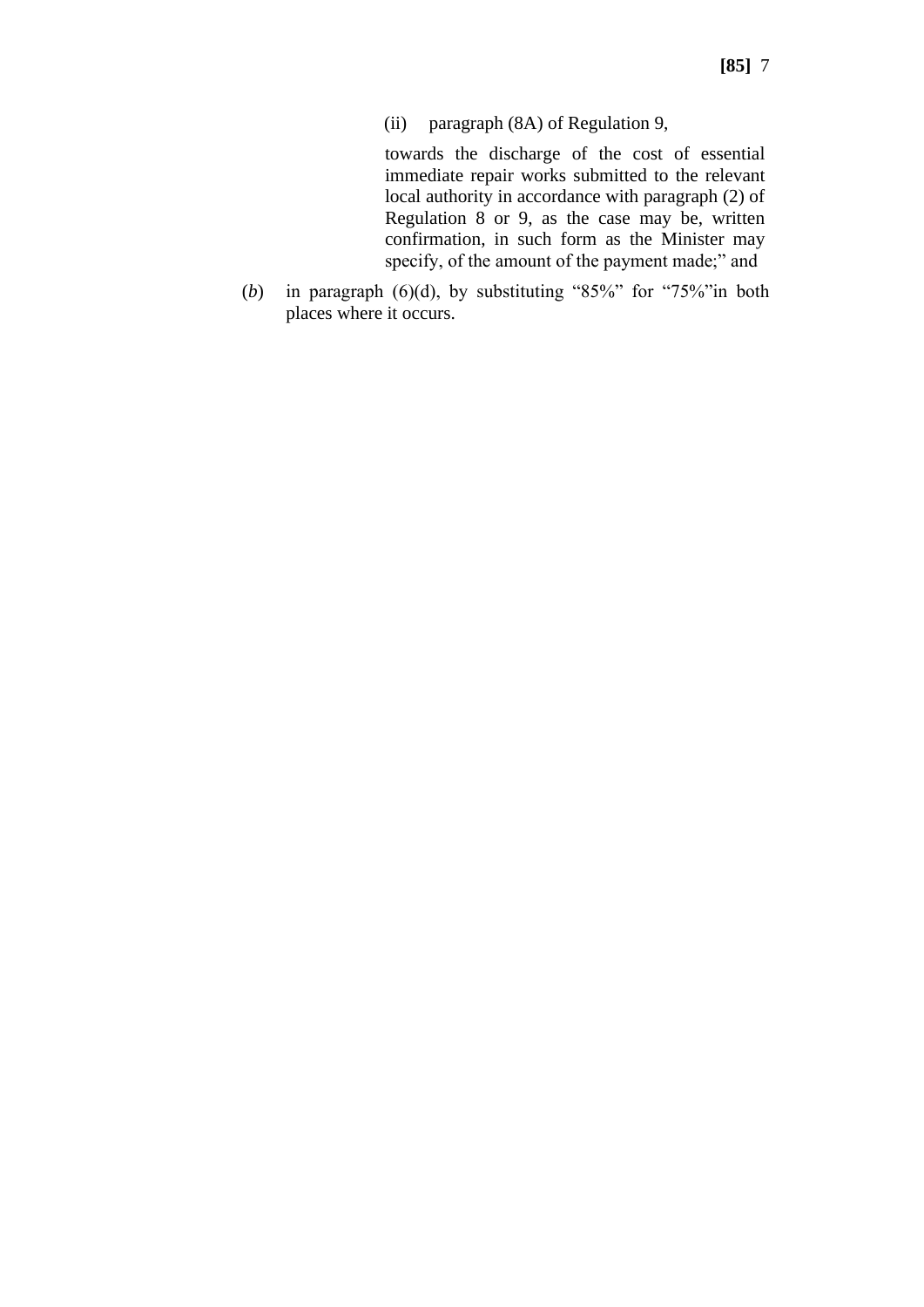The Minister for Public Expenditure and Reform consents to the making of the foregoing Regulations.



GIVEN under my Official Seal, 24 February, 2022.

MICHAEL MCGRATH, Minister for Expenditure and Reform.



GIVEN under my Official Seal, 24 February, 2022.

DARRAGH O'BRIEN, Minister for Housing, Local Government and Heritage.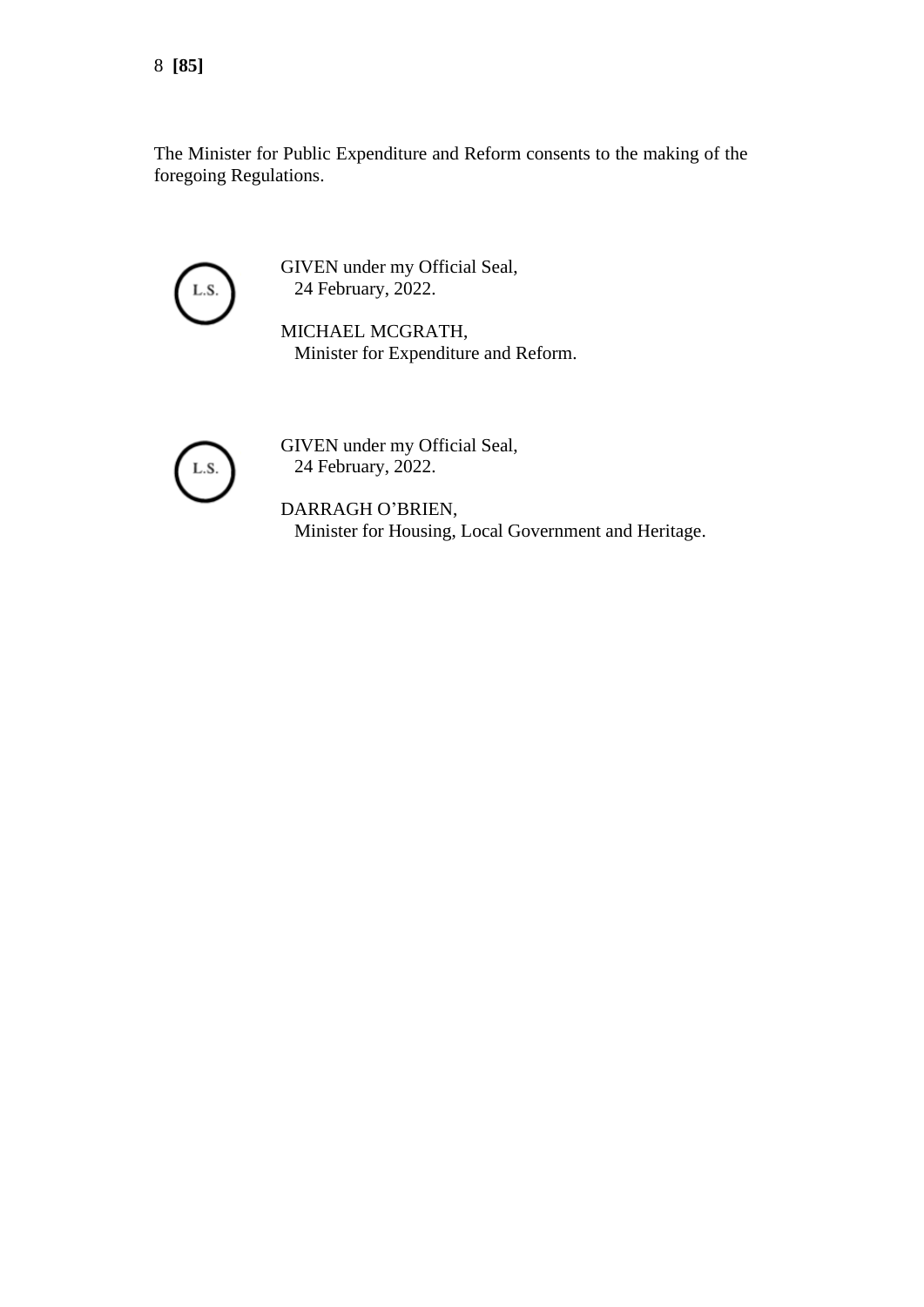#### EXPLANATORY NOTE

### (*This note is not part of the Instrument and does not purport to be a legal interpretation.)*

The Dwellings Damaged by the Use of Defective Concrete Blocks in Construction (Remediation) (Financial Assistance) (Amendment) Regulations 2022 amend the Dwellings Damaged by the Use of Defective Concrete Blocks in Construction (Remediation) (Financial Assistance) Regulations 2020 so as;

- i. to make provision, in the case of an application for confirmation of eligibility received before the date of the coming into operation of these regulations, for the recoupment of the fees connected with the provision of the engineer's report without the need for a prior stage 1 confirmation of eligibility
- ii. to make provision for the inclusion as an allowable cost 'essential immediate repair works', up to a value of  $\epsilon$ 5,555, which are identified by a competent engineer in a 'building condition assessment report' and relate to the structural stability of any part of a home affected by defective concrete blocks
- iii. to make provision for an increase from 75% to 85% in the value of stage payments which can be recouped to an approved applicant prior to the final grant payment